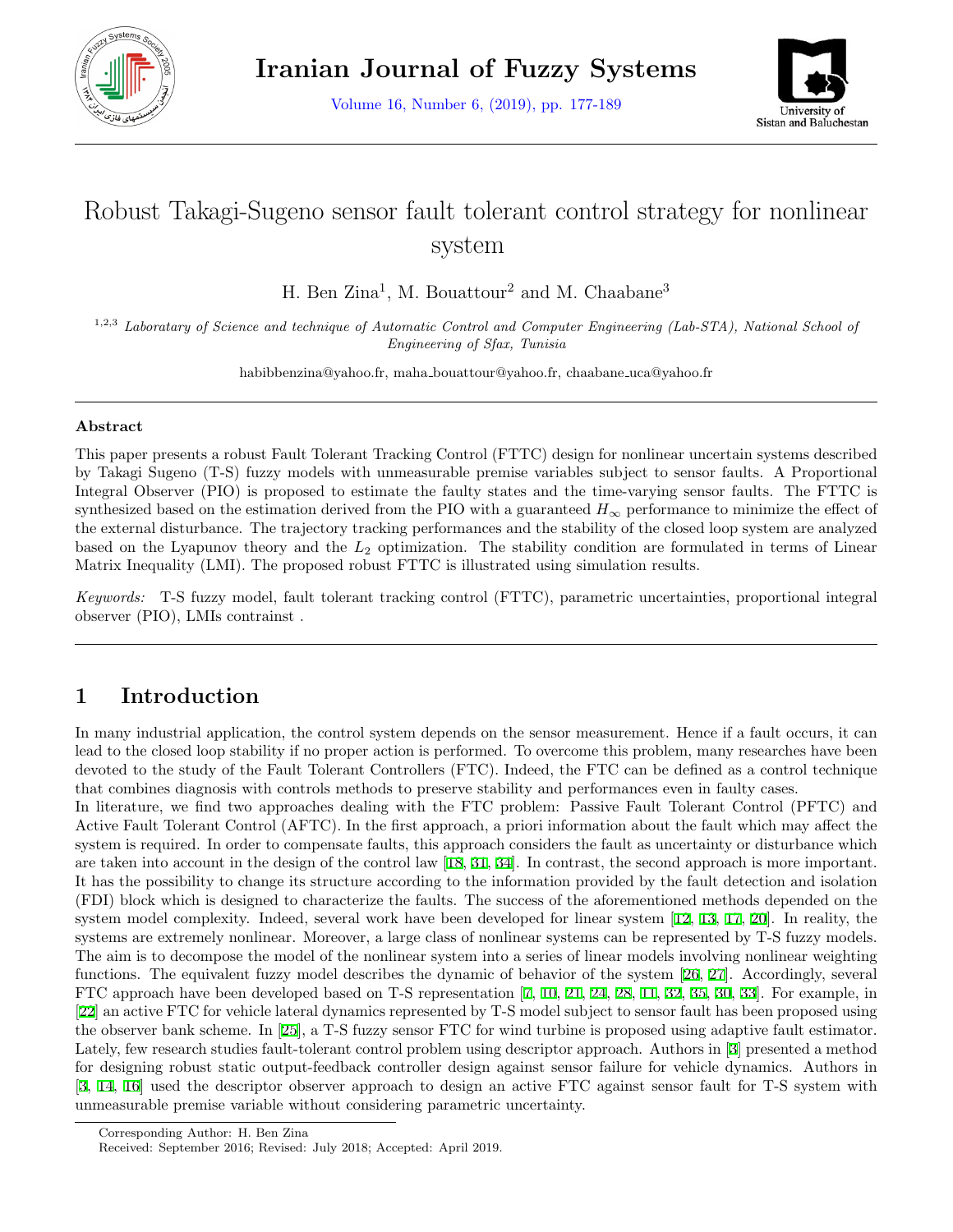Recently, some studies have been done regarding to FTC problem for nonlinear uncertain system. These can be considered through two approaches. The first one uses a fuzzy observer to estimate the actuator fault when the problem of trajectory tracking is formulated using LMI formulations[[9](#page-11-8)]. The second one studied the same problem when the premise variables are non measured and the tracking performances was expressed in terms of bilinear matrix inequality (BMI) [\[1](#page-11-9)].

Concerning uncertain fuzzy T-S system affected by sensor fault, a few work have been studied the problem. For example, the author in[[2\]](#page-11-10) use the descriptor technique to design a fuzzy fault tolerant control for vehicle dynamics subject to constant sensor fault. Authors in [\[8](#page-11-11)] present FTC design for uncertain T-S systems by trajectory tracking using a descriptor approach.

Until now, there is very few works dealing the FTC strategies for T-S fuzzy models subject both to unmeasurable premise variables and sensor time-varying faults. This field remains very important, which motivates our study in this work. In this paper, our objective is to design a FTTC law by using a strategy based on the reference model. The considered T-S fuzzy model is subject both to unmeasurable premise variables and parametric uncertainties. The proposed control scheme use a fuzzy PIO to compensate implicitly the sensor faults effect and handle large classes of sensor faults signals[[6,](#page-11-12) [23](#page-12-16), [5\]](#page-11-13). Our main contribution is to deal with the trajectory tracking problem with unmeasurable premise variables. To guarantee the stability in closed loop with unmeasurable premise variables the sufficient conditions are derived by using the Lyapunov stability theory and *L*<sup>2</sup> performance, all formulated in terms of LMI constraints.

This paper is organized as follows: In section 2, the problem of FTC design for uncertain T-S models is formulated. A fuzzy observer-based FTTC is considered in section 3. Finally, simulation results are provided to demonstrate the design effectiveness.

Notation: The following notations are considered.  $X^T$  and  $X^{-1}$  are the transpose and the inverse of matrix *X*, respectively. *I* is the identity matrix with appropriate dimension. The star symbol *∗* in a symmetric matrix denotes the transposed block in the symmetric position.  $Sym(X)$  denotes the Hermitian of the matrix *X*, that it  $Sym(X) = X + X^T$ . The following lemmas are considered.

**Lemma 1.1.** [\[19](#page-12-17)] *Consider two real matrices X and Y with appropriate dimensions, for any positive scalar*  $\varepsilon$ *, the following inequality is verified:*

$$
X^T Y + Y^T X \le \varepsilon X^T X + \varepsilon^{-1} Y^T Y \tag{1}
$$

**Lemma 1.2.** [[15](#page-11-14)] *Let a matrix*  $\Omega < 0$ *, a matrix X with appropriate dimension such that*  $X^T \Omega X \leq 0$ *, and a scalar*  $\alpha$ *, the following inequality holds:*

$$
X^T \Omega X \le -2\alpha X - \alpha^2 \Omega^{-1}
$$
\n<sup>(2)</sup>

### **2 Problem formulation**

Let us consider the nonlinear dynamical model described by the following if then rules and tacking into account the model uncertainties:

Rule: if 
$$
z_1(t)
$$
 is  $M_{1i}$  and, ..., and  $z_r(t)$  is  $M_{li}$ , then  
\n
$$
\begin{cases}\n\dot{x}(t) = (A_i + \Delta A_i) x(t) + (B_i + \Delta B_i) u(t) \\
y(t) = Cx(t)\n\end{cases}
$$
\n(3)

where  $x(t) \in \mathbb{R}^n, u(t) \in \mathbb{R}^m$  and  $y(t) \in \mathbb{R}^p$  are respectively the state vector, the input vector and the output vector.  $A_i$ ,  $B_i$  and C are matrices with appropriate dimensions.  $z_i(i = 1, ..., r)$  are the premises variables.  $M_{ij}$  (*i* = 1, ..., *r*; *j* = 1, ..., *l*) are the fuzzy sets and *r* is the number of rules.  $\Delta A_i$ ,  $\Delta B_i$  are the uncertain matrices corresponding to the *i th* subsystem.

The overall fuzzy T-S system affected by sensor fault  $f(t)$  and bounded unknown input  $w(t)$  is inferred as follow by using the interpolation between the local models:

$$
\begin{cases}\n\dot{x}(t) = \sum_{i=1}^{r} h_i(z(t)) \left( (A_i + \Delta A_i)x(t) + (B_i + \Delta B_i)u_F(t) + w(t) \right) \\
y(t) = Cx(t) + Df(t)\n\end{cases} \tag{4}
$$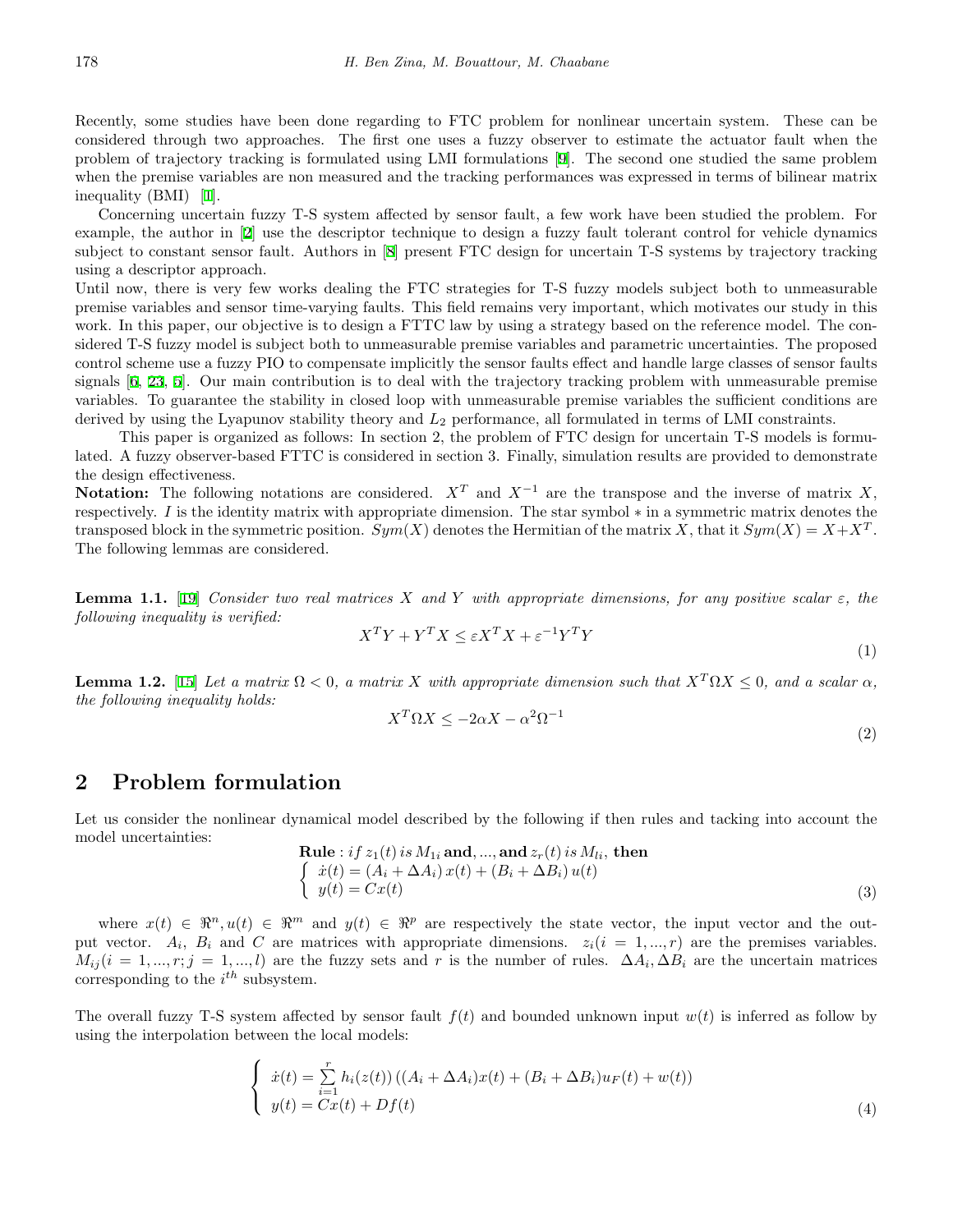where

$$
\begin{cases}\nh_i(z(t)) = \frac{\mu_i(z(t))}{\sum\limits_{i=1}^r \mu_i(z(t))}, \mu_i(z(t)) = \prod\limits_{k=1}^l M_{ik}(z_k(t)) \\
h_i(z(t)) > 0, \sum\limits_{i=1}^r h_i(z(t)) = 1\n\end{cases}
$$
\n(5)

and  $u_F(t)$  represent the input vector.

**Proposition 2.1.** *The parameter uncertainties considered are norm-bounded, in the form:*  $\Delta A_i = D_{Ai}F_{Ai}E_{Ai}$  and  $\Delta B_i = D_{Bi}F_{Bi}E_{Bi}$ , where  $D_{Ai}$ ,  $E_{Ai}$ ,  $D_{Bi}$ ,  $E_{Bi}$  are known real constant matrices of appropriate dimension.  $F_{Ai}$  and *FBi are unknown Lebesgue measurable matrices satisfy ∀t:*

$$
(F_{Ai}(t))^{T} F_{Ai}(t) \leq I
$$
  
\n
$$
(F_{Bi}(t))^{T} F_{Bi}(t) \leq I
$$
\n(6)

In the diagnosis problem, we can't consider the premise variable  $z(t)$  is measurable because it depend on the input vector  $u_F(t)$  or output vector  $y(t)$ . So that it is interesting to develop T-S model which considers the system state as premise variable. For this, we adding and subtracting the term  $\sum_{i=1}^{r}$  $\sum_{i=1} h_i(\hat{z}(t)) (A_i x(t) + B_i u_F(t))$ , then we obtain the following equivalent system with the weighting functions depending on the estimated state

$$
\begin{cases}\n\dot{x}(t) = \sum_{i=1}^{r} h_i(\hat{z}(t)) \left( (A_i + \Delta A_i)x(t) + (B_i + \Delta B_i)u_F(t) + w(t) + \phi(t) \right) \\
y(t) = Cx(t) + Df(t)\n\end{cases} (7)
$$

where

$$
\phi(t) = \sum_{i=1}^{r} (h_i(z(t) - h_i(\hat{z}(t)) ((A_i + \Delta A_i)x(t) + (B_i + \Delta B_i)u_F(t)))
$$

**Proposition 2.2.** The sensor fault is unknown but it's  $q^{th}$  derivative, that is  $f^{(q)}$  is bounded. Let the i<sup>th</sup> derivatives *of the sensor fault f be represented by a state variable formulation as follows:*  $\xi_i = f^{(q-i)}(i = 1, 2, ... q)$ *ie*

 $\dot{\xi}_1 = f^{(q)}, \quad \dot{\xi}_2 = \xi_1, \quad \dot{\xi}_3 = \xi_2, \dots, \quad \dot{\xi}_q = \xi_{q-1}.$ 

# **3 Fault tolerant tracking control design**

In order to take into account both sensor fault, the following augmented system containing the state system and the sensor fault derivatives is constructed:

$$
\begin{cases}\n\dot{\bar{x}}(t) = \sum_{i=1}^{r} h_i(\hat{z}(t)) \left( (\bar{A}_i + \Delta \bar{A}_i) \bar{x}(t) + (\bar{B}_i + \Delta \bar{B}_i) u_F(t) + \bar{H} w(t) + \bar{G} f^{(q)}(t) + \bar{N} \phi(t) \right) \\
y(t) = \bar{C} \bar{x}(t)\n\end{cases} \tag{8}
$$

where

$$
\bar{x} = \begin{bmatrix} x^T & \xi_1^T & \xi_2^T & \xi_3^T & \cdots & \xi_q^T \end{bmatrix}^T \in \mathbb{R}^{\bar{n}}
$$
\n
$$
\bar{A}_i = \begin{bmatrix}\nA_i & 0 & \cdots & 0 & 0 \\
0 & 0 & \cdots & 0 & 0 \\
0 & I & \cdots & 0 & 0 \\
\vdots & \vdots & \ddots & \vdots & \vdots \\
0 & 0 & \cdots & I & 0\n\end{bmatrix} \in \mathbb{R}^{\bar{n}}, \Delta \bar{A}_i = \begin{bmatrix}\n\Delta A_i & 0 & \cdots & 0 & 0 \\
0 & 0 & \cdots & 0 & 0 \\
0 & 0 & \cdots & 0 & 0 \\
\vdots & \vdots & \ddots & \vdots & \vdots \\
0 & 0 & \cdots & 0 & 0\n\end{bmatrix} \in \mathbb{R}^{\bar{n}}
$$
\n
$$
\bar{B}_i = \begin{bmatrix} B_i^T & 0 & 0 & \cdots & 0 \end{bmatrix}^T \in \mathbb{R}^{\bar{n} * m}, \Delta \bar{B}_i = \begin{bmatrix} \Delta B_i^T & 0 & 0 & \cdots & 0 \end{bmatrix}^T \in \mathbb{R}^{\bar{n} * m}
$$
\n
$$
\bar{G} = \begin{bmatrix} 0 & I_k & 0 & \cdots & 0 \end{bmatrix}^T \in \mathbb{R}^{\bar{n} * k}, \bar{C} = \begin{bmatrix} C & 0 & 0 & \cdots & 0 \end{bmatrix}^T, \bar{n} = n + kq
$$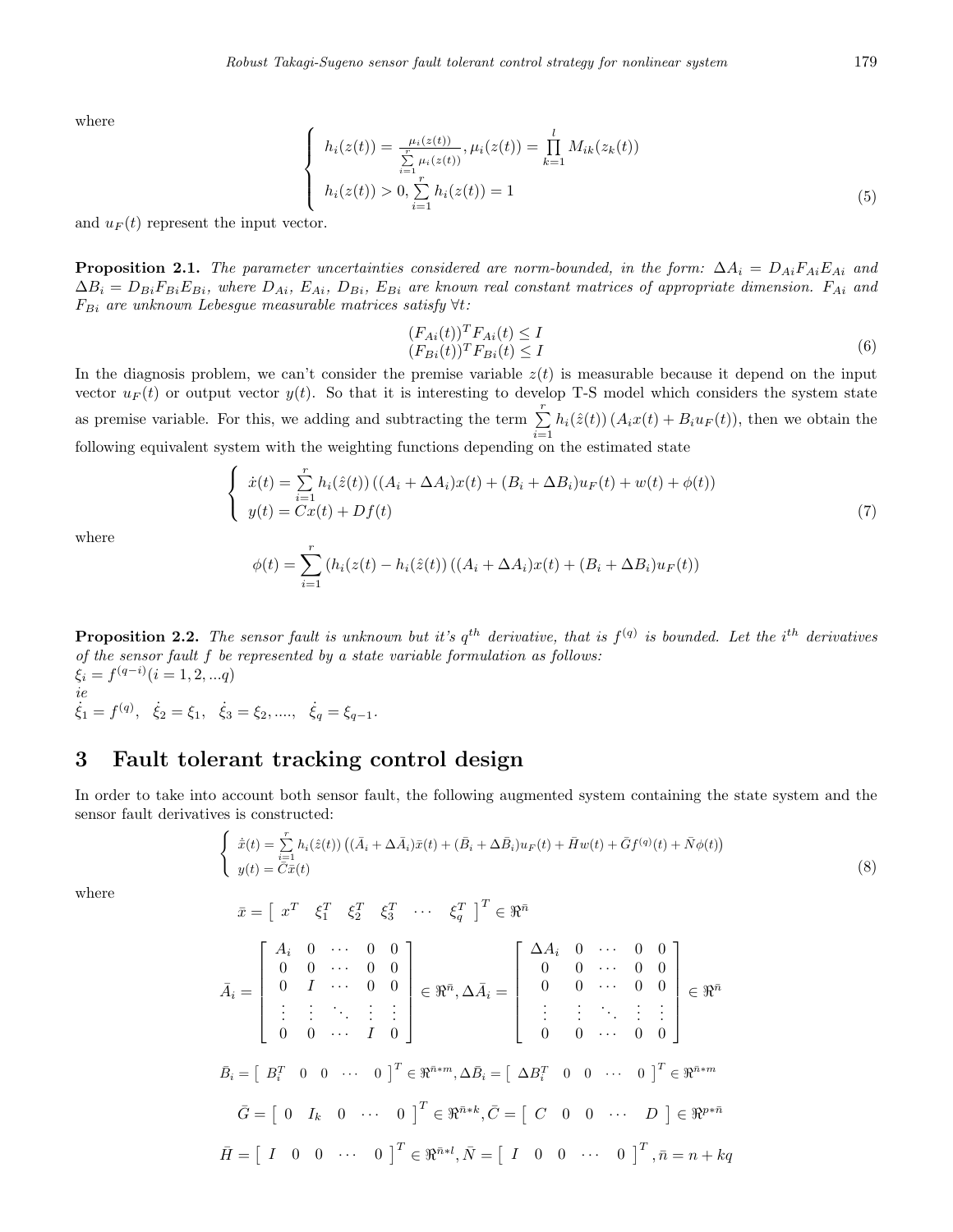The objective is to present a control law  $u_F(t)$  which can be used to reconfigure the nominal control in sensor faulty case. The controller strategy is described in figure (1). The FTTC law is given by:

$$
u_F(t) = u(t) + \sum_{j=1}^r h_j(\hat{z}(t)) K_j(\hat{x}(t) - x_r(t))
$$
\n(9)

where  $K_j$  are the gain matrices with appropriate dimension.

In order to derive the FTTC law the following T-S PIO is proposed to estimate simultaneously the system states and the sensor faults:

$$
\dot{\hat{x}}(t) = \sum_{i=1}^{r} h_i(\hat{z}(t)) \left( \bar{A}_i \hat{x}(t) + \bar{B} u_F(t) + \bar{L}_i (y - \bar{C} \hat{x}(t)) \right)
$$
\n(10)

where  $\hat{\bar{x}}(t) = \begin{bmatrix} \hat{x}^T & \hat{\xi}_1^T & \hat{\xi}_2^T & \cdots & \hat{\xi}_q^T \end{bmatrix}^T$  is the estimate of the augmented state  $\bar{x}(t) \in \Re^{\bar{n}}, \hat{x}(t) = \begin{bmatrix} I_n & 0_{n \ast q} \end{bmatrix} \hat{\bar{x}}(t) \in$  $\mathbb{R}^n$  is the estimate of the original system state  $x(t) \in \mathbb{R}^n$ ,  $\bar{L}_i \in \mathbb{R}^{\bar{n}*\bar{p}}$  is the observer gain to be designed. To specify the desired trajectory, we consider the following reference model[[29](#page-12-18)]:

$$
\dot{x}_r(t) = \sum_{i=1}^r h_i(z(t)) \left( A_i x_r(t) + B_i u(t) \right) \tag{11}
$$

with  $x_r(t)$  is the reference state.



<span id="page-3-0"></span>Figure 1: Fault Tolerant Tracking Control (FTTC) strategy

We define the estimation error and the tracking error respectively as follows

 $e(t) = \bar{x}(t) - \hat{x}(t), e_t(t) = x(t) - x_r(t).$ 

The dynamics of 
$$
e(t)
$$
 and  $e_t(t)$  are given by

$$
\dot{e}(t) = \sum_{i=1}^{r} \sum_{j=1}^{r} h_i(\hat{z}(t)) h_j(\hat{z}(t)) ((\bar{A}_i - \bar{L}_i \bar{C})e(t) + \Delta \bar{A}_i \bar{x}(t) + \Delta \bar{B}_i (u(t) + K_j(\hat{x}(t) - x(t) + e_t(t)))) + \bar{H}w(t) + \bar{G}f^{(q)}(t) + \bar{N}\phi(t)
$$
\n(12)

and

$$
\dot{e}_t(t) = \sum_{i=1}^r \sum_{j=1}^r h_i(\hat{z}(t)) h_j(\hat{z}(t)) \Big( (A_i + \Delta A_i) e_t(t) - \big( (B_i + \Delta B_i) K_j(\hat{x} - x_r) \big) e(t) + \Delta A_i x_r(t) + \Delta B_i u(t) + w(t) + \phi(t) \Big)
$$
\n(13)

in other side we have

$$
\Delta \bar{A}_i \bar{x}(t) = \Delta \tilde{A}_i x(t)
$$
  
\n
$$
K_j(x(t) - \hat{x}(t)) = \tilde{K}_j(\bar{x}(t) - \hat{x}(t)) = \tilde{K}_j e(t)
$$
  
\n
$$
(B_i + \Delta B_i) K_j(\hat{x}(t) - x_r(t)) = (B_i + \Delta B_i) (K_j e_t(t) - \tilde{K}_j e(t))
$$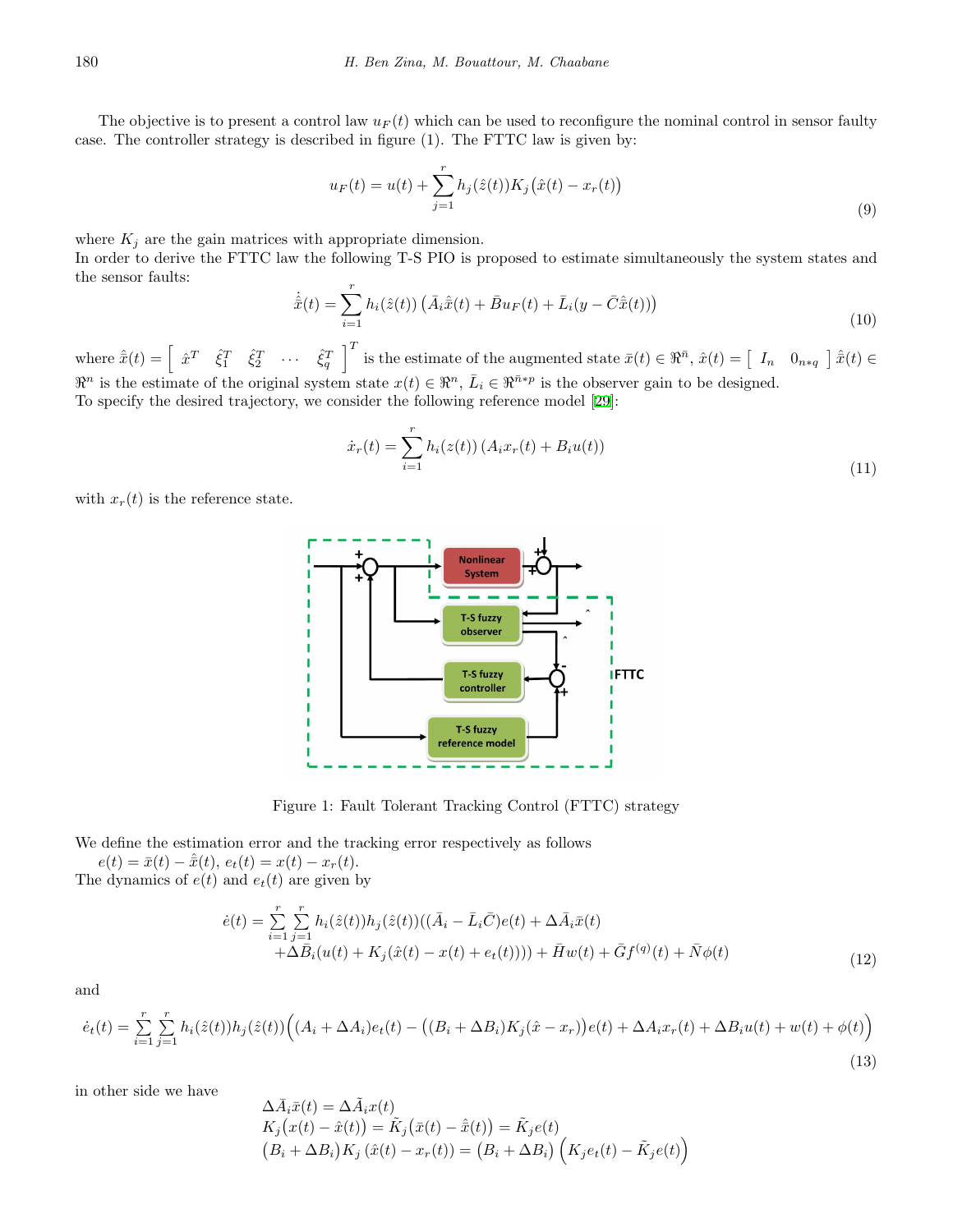where

$$
\Delta \tilde{A}_i = \begin{bmatrix} \Delta A_i \\ 0_{q*n} \end{bmatrix}
$$

$$
\tilde{K}_j = \begin{bmatrix} K_j & 0_{m*q} \end{bmatrix}
$$

Then equation([3\)](#page-3-0) and [\(3](#page-3-0)) can be written respectively as follow

$$
\dot{e}(t) = \sum_{i=1}^{r} \sum_{j=1}^{r} h_i(\hat{z}(t)) h_j(\hat{z}(t)) \Big( (\bar{A}_i - \bar{L}_i \bar{C} - \Delta \bar{B}_i \tilde{K}_j) e(t) + (\Delta \bar{B}_i K_j + \Delta \tilde{A}_i) e_t(t) + \Delta \tilde{A}_i x_r(t) + \Delta \bar{B}_i u(t) + \bar{H} w(t) + \bar{G} f^{(q)}(t) + \bar{N} \phi(t) \Big)
$$
\n(14)

and

$$
\dot{e}_t(t) = \sum_{i=1}^r \sum_{j=1}^r h_i(\hat{z}(t)) h_j(\hat{z}(t)) \Big( \big( A_i + \Delta A_i + B_i K_j + \Delta B_i K_j \big) e_t(t) - \big( (B_i + \Delta B_i) \tilde{K}_j \big) e(t) + \Delta A_i x_r(t) + \Delta B_i u(t) + w(t) + \phi(t) \Big) \tag{15}
$$

After some easy manipulation, the closed-loop system containing the tracking error, the estimation error and the reference state can be expressed as follow:

$$
\dot{\tilde{x}}(t) = \sum_{i=1}^{r} \sum_{j=1}^{r} h_i(\hat{z}(t)) h_j(\hat{z}(t)) \left( \tilde{G}_{ij} \tilde{x}(t) + \tilde{F}_{ij} \Upsilon(t) \right)
$$
\n(16)

where

$$
\tilde{x}(t) = \begin{bmatrix} e_t(t) \\ e(t) \\ x_r(t) \end{bmatrix}, \tilde{F}_{ij} = \begin{bmatrix} I & 0 & \Delta B_i & I \\ \bar{H} & \bar{G} & \Delta \bar{B}_i & \bar{N} \\ 0 & 0 & B_i & 0 \end{bmatrix}, \Upsilon(t) = \begin{bmatrix} w(t) \\ f^{(q)}(t) \\ u(t) \\ \phi(t) \\ \phi(t) \end{bmatrix}
$$

$$
\tilde{G}_{ij} = \begin{bmatrix} A_i + B_i K_j + \Delta A_i + \Delta B_i K_j & -(B_i \tilde{K}_j + \Delta B_i \tilde{K}_j) & \Delta A_i \\ \Delta \tilde{A}_i + \Delta \bar{B}_i K_j & \bar{A}_i - \bar{L}_i \bar{C} - \Delta \bar{B}_i \tilde{K}_j & \Delta \tilde{A}_i \\ 0 & 0 & A_i \end{bmatrix}
$$
(17)

Notethat the  $H_{\infty}$  tracking performance is defined as follow [[29\]](#page-12-18):

$$
\int_0^{t_f} \left( x^T(t)Qx(t) \right) dt \le \gamma^2 \int_0^{t_f} w^T(t)w(t)dt \tag{18}
$$

which can be reformulated as:

$$
\int_0^{t_f} \left(\tilde{x}^T(t)\tilde{Q}\tilde{x}(t)\right)dt \le \gamma^2 \int_0^{t_f} \Upsilon^T(t)\Upsilon(t)dt
$$
\n(19)

where

$$
\tilde{Q} = diag \begin{bmatrix} Q & 0 & 0 \end{bmatrix}
$$
\n(20)

In order to satisfy the stabilization condition derived in LMI terms of system([3](#page-3-0)) and guarantees robustness against external disturbances, we propose the following theorem:

**Theorem 3.1.** For a given positive scalar  $\alpha$ , the closed-loop fuzzy system in ([3\)](#page-3-0) is asymptotically stable and the  $H_{\infty}$ *tracking performance is guaranteed with an attenuation level γ, provided that the signal* Υ(*t*) *is bounded, if there exist* symmetric positive definite matrices  $X_1, P_{2i}, P_{3i}$  and matrices  $J_i, Y_i$  jointly with positive scalars  $\varepsilon_1, \varepsilon_2, \varepsilon_3, \varepsilon_4, \varepsilon_5, \varepsilon_6, \varepsilon_7,$ *ε*8*, ε*9*, ε*<sup>10</sup> *satisfying the following constraint*

$$
\min_{\begin{subarray}{l}\mathbf{\aleph}_{ii} < 0\\ \frac{2}{r-1}\mathbf{\aleph}_{ij} + \mathbf{\aleph}_{ij} + \mathbf{\aleph}_{ji} < 0 \end{subarray}} \text{for } i = j = 1, 2, \dots, r
$$
\n
$$
(21)
$$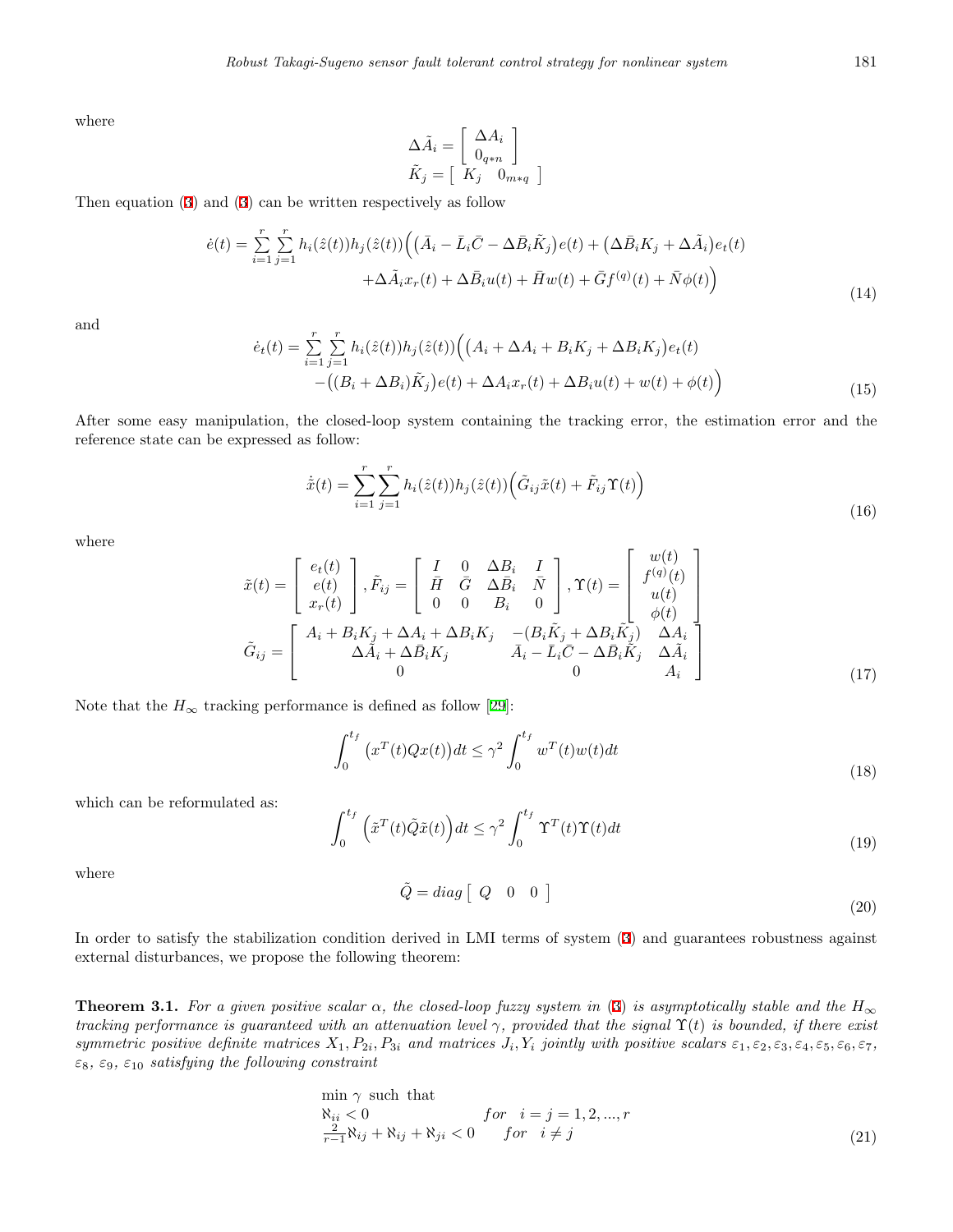*where*

$$
\aleph_{ij} = \begin{bmatrix}\n\sum_{11} & \sum_{12} & 0 & 0 & 1 & 0 & 0 & 1 \\
\ast & -2\alpha \bar{X}_1 & 0 & 0 & 0 & 0 & 0 & 0 \\
\ast & \ast & -2\alpha I & 0 & 0 & 0 & 0 & 0 & 0 \\
\ast & \ast & \ast & \ast & -2\alpha I & 0 & 0 & 0 & 0 \\
\ast & \ast & \ast & \ast & \ast & \ast & -2\alpha I & 0 & 0 & 0 \\
\ast & \ast & \ast & \ast & \ast & \ast & \ast & \ast & -2\alpha I & 0 & 0 \\
\ast & \ast & \ast & \ast & \ast & \ast & \ast & \ast & \ast & -2\alpha I & 0 \\
\ast & \ast & \ast & \ast & \ast & \ast & \ast & \ast & \ast & \ast & -2\alpha I\n\end{bmatrix}
$$
\n
$$
\aleph_{ij}^{12} = \begin{bmatrix}\n0 & 0 & 0 & 0 & 0 & 0 & 0 & 0 & 0 & 0 & 0 & 0 \\
0 & 0 & 0 & 0 & 0 & 0 & 0 & 0 & 0 & 0 & 0 & 0 \\
0 & 0 & 0 & 0 & 0 & 0 & 0 & 0 & 0 & 0 & 0 \\
0 & 0 & 0 & 0 & 0 & 0 & 0 & 0 & 0 & 0 & 0 \\
0 & 0 & 0 & 0 & 0 & 0 & 0 & 0 & 0 & 0 & 0 \\
0 & 0 & 0 & 0 & 0 & 0 & 0 & 0 & 0 & 0 & 0 \\
0 & 0 & 0 & 0 & 0 & 0 & 0 & 0 & 0 & 0 & 0 \\
0 & 0 & 0 & 0 & 0 & 0 & 0 & 0 & 0 & 0 & 0 \\
\ast & \ast & \Sigma_{1010} & 0 & 0 & 0 & 0 & 0 & 0 & 0 & 0 & 0 \\
\ast & \ast & \ast & \ast & \ast & \ast & \ast & \ast & \ast & \ast & \ast & \ast \\
\ast & \ast & \ast & \ast & \ast & \ast & \ast & \ast & \ast & \ast & \ast & \ast & \ast\n\end{bmatrix}
$$
\n
$$
\aleph_{ij}^{22} = \begin{bmatrix}\n\sum_{11} & \sum_{12} & 0 & 0 & 0 & 1 & 0 & 0 & 0 & 0 &
$$

*and*

$$
\Sigma_{11} = Sym(A_iX_1 + BY_i) + (\varepsilon_1^{-1} + \varepsilon_4) D_{Ai}D_{Ai}^T + (\varepsilon_2 + \varepsilon_3 + \varepsilon_5) D_{Bi}D_{Bi}^T
$$
  
\n
$$
\Sigma_{12} = -B [Y_i \ 0]
$$
  
\n
$$
\Sigma_{99} = Sym (P_{2i}\bar{A}_i - \bar{J}_i\bar{C})
$$
  
\n
$$
\Sigma_{1010} = - ((\varepsilon_6 + \varepsilon_8 + \varepsilon_{10}^{-1}) \bar{D}_{Bi}\bar{D}_{Bi}^T + (\varepsilon_7 + \varepsilon_9^{-1}) \tilde{D}_{Ai}\tilde{D}_{Ai}^T)^{-1}
$$
  
\n
$$
\Sigma_{1111} = Sym (P_{3i}A_i) + \varepsilon_4^{-1} E_A^T E_A + \varepsilon_7^{-1} \tilde{E}_A^T \tilde{E}_A
$$
  
\n
$$
\Sigma_{1414} = -\gamma^2 I + \varepsilon_5^{-1} E_B^T E_B + \varepsilon_8^{-1} \bar{E}_B^T \bar{E}_B
$$
  
\n
$$
\Sigma_{1616} = - (Q + \varepsilon_1 E_A^T E_A + \varepsilon_9 \tilde{E}_A^T \tilde{E}_A)^{-1}
$$
  
\n
$$
\Sigma_{1717} = - (\varepsilon_2^{-1} E_B^T E_B + \varepsilon_{10} \bar{E}_B^T \bar{E}_B)^{-1}
$$
  
\n
$$
\Sigma_{1818} = - (\varepsilon_3^{-1} E_B^T E_B + \varepsilon_6^{-1} \bar{E}_B^T \bar{E}_B)^{-1}
$$
  
\n
$$
\bar{X}_1 = diag [X_1 \ I_{q*q}], X_1 = P_1^{-1}
$$
  
\n
$$
K_i = X_1^{-1} Y_i, \bar{L}_i = P_{2i}^{-1} \bar{J}_i
$$

**Remark 3.2.** *The presented work illustrates the design of a fault tolerant controller for T-S model with unmeasurable premise variables. It is clear that the discussed problem in this manuscript is very difficult particularly for unmeasurable premise variables case. For less conservativeness, fuzzy Lyapunov functions should be considered in future works.*

**Remark 3.3.** *The proposed approach concern the uncertain T-S system affected by time varying sensor fault. Contrary to* [[2](#page-11-10)]*, in this approach we can handle a large class of sensors faults by considering that the fault q th derivatives are bounded.*

*Proof.* Consider the following candidate Lyapunov function for the augmented system (16)

$$
V(\tilde{x},(t)) = \tilde{x}^T(t)\tilde{P}\tilde{x}(t) \text{ with } \tilde{P} = \tilde{P}^T > 0
$$
\n
$$
(22)
$$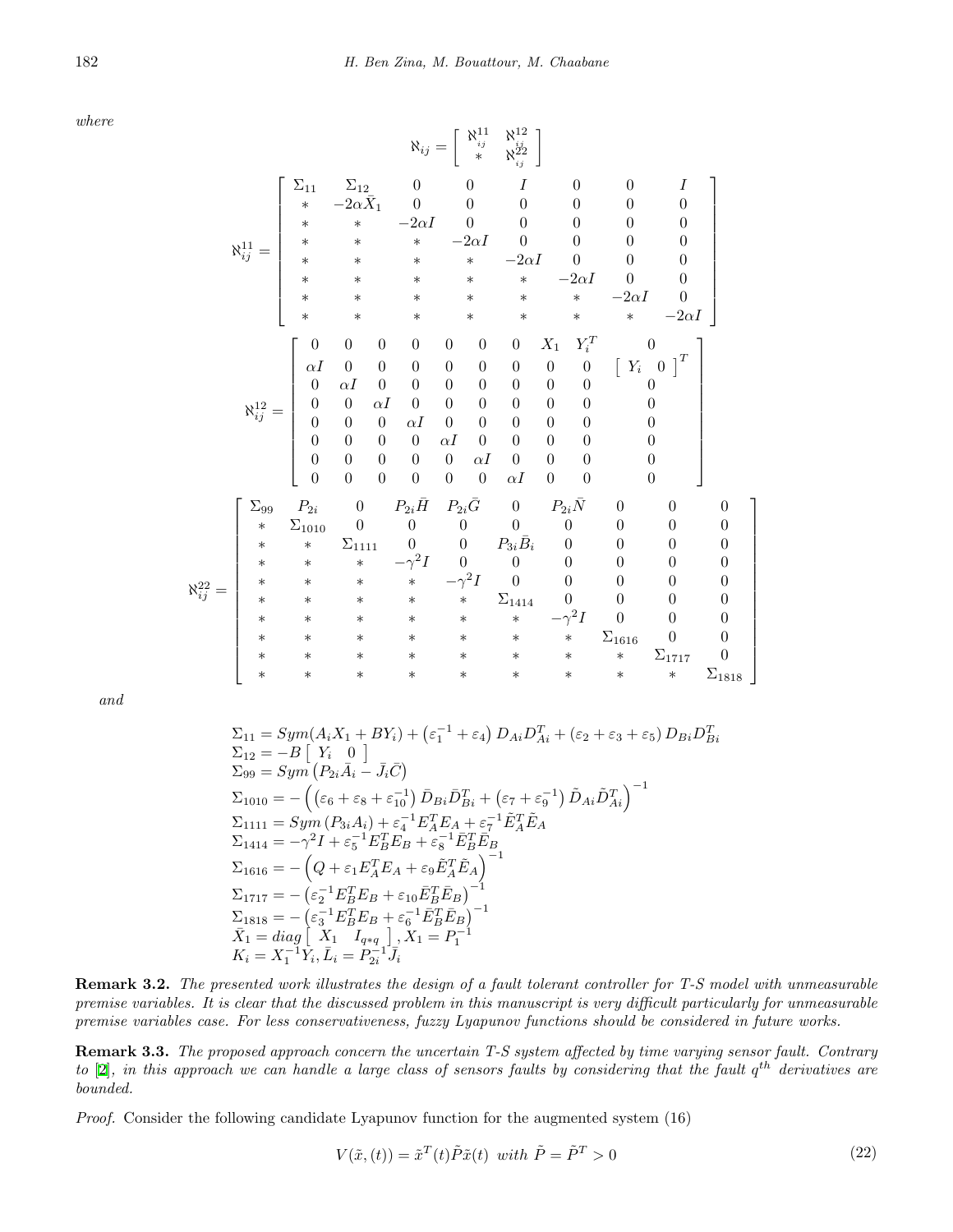The stability of the closed-loop model (16) is satisfied under the performance (19) with the attenuation level  $\gamma$  if:

$$
\dot{V}(\tilde{x},t) + \tilde{x}^T(t)\tilde{Q}\tilde{x}(t) - \gamma^2 \Upsilon^T(t)\Upsilon(t) \le 0
$$
\n(23)

The inequality (23) can be written as:

$$
\begin{bmatrix} \tilde{x}(t) \\ \tilde{\Upsilon}(t) \end{bmatrix}^T \begin{bmatrix} \tilde{G}_{ij}^T \tilde{P} + \tilde{P} \tilde{G}_{ij} + \tilde{Q} & \tilde{P} \tilde{F}_{ij} \\ \tilde{F}_{ij}^T \tilde{P} & -\gamma^2 I \end{bmatrix} \begin{bmatrix} \tilde{x}(t) \\ \tilde{\Upsilon}(t) \end{bmatrix} \le 0
$$
\n(24)

Then the inequality (24) is satisfied if the following condition hold

$$
\begin{bmatrix}\n\tilde{G}_{ij}^T \tilde{P} + \tilde{P} \tilde{G}_{ij} + \tilde{Q} & \tilde{P} \tilde{F}_{ij} \\
\tilde{F}_{ij}^T \tilde{P} & -\gamma^2 I\n\end{bmatrix} \le 0
$$
\n(25)

Let us assume that  $\tilde{P} = diag \begin{bmatrix} P_1 & P_{2i} & P_{3i} \end{bmatrix}$ Equation (25) can be written as

$$
\Pi_{ij} + \Delta \Pi_{ij} \le 0 \tag{26}
$$

with

$$
\Pi_{ij} = \begin{bmatrix} \text{Sym}(P_1 A_i + P_1 B_i K_i) + Q & -P_1 B_i \tilde{K}_j & 0 & P_1 & 0 & 0 & P_1 \\ * & \text{Sym}(P_{2i} (\bar{A}_i - \bar{L}_i \bar{C})) & 0 & P_{2i} \bar{H} & P_{2i} \bar{G} & 0 & P_{2i} \bar{N} \\ * & * & \text{Sym}(P_{3i} A_i) & 0 & 0 & P_{3i} B_i & 0 \\ * & * & * & * & -\gamma^2 I & 0 & 0 & 0 \\ * & * & * & * & * & * & -\gamma^2 I & 0 & 0 \\ * & * & * & * & * & * & -\gamma^2 I & 0 & 0 \\ * & * & * & * & * & * & -\gamma^2 I & 0 & 0 \\ * & * & \text{Sym}\left(-P_{2i} \Delta \bar{B}_i \tilde{K}_j\right) & P_{2i} \Delta A_i & 0 & 0 & P_1 \Delta B_i & 0 \\ * & * & * & * & * & * & -\gamma^2 I & 0 \\ * & * & \text{Sym}\left(-P_{2i} \Delta \bar{B}_i \tilde{K}_j\right) & P_{2i} \Delta \bar{A}_i & 0 & 0 & P_2 \Delta \bar{B}_i & 0 \\ * & * & * & * & 0 & 0 & 0 & 0 \\ * & * & * & * & * & 0 & 0 & 0 \\ * & * & * & * & * & * & 0 & 0 \\ * & * & * & * & * & * & * & 0 & 0 \end{bmatrix}
$$

Then using the uncertainties structure defined in assumption 1 and the well-known property given in proposition 2.1,  $\sum_{i=1}^{r}$ *i*=1 ∑*r*  $\sum_{j=1} h_i(\hat{z}(t))h_j(\hat{z}(t))\Delta\Pi_{ij}$  can be bounded as follows:

$$
\sum_{i=1}^{r} \sum_{j=1}^{r} h_i(\hat{z}(t)) h_j(\hat{z}(t)) \Delta \Pi_{ij} \le diag \left[ S_{11ij} \quad S_{22ij} \quad S_{33ij} \quad 0 \quad 0 \quad S_{66ij} \quad 0 \right]
$$
\n(27)

with

 $S_{11ij}=P_{1}\left((\varepsilon_{1}^{-1}+\varepsilon_{4})D_{Ai}D_{Ai}^{T}+(\varepsilon_{2}+\varepsilon_{3}+\varepsilon_{5})D_{Bi}D_{Bi}^{T}\right)P_{1}+\varepsilon_{1}E_{Ai}^{T}E_{Ai}+\varepsilon_{9}\tilde{E}_{Ai}^{T}\tilde{E}_{Ai}$  $+ K_j^T \left( \varepsilon_2^{-1} E_{Bi}^T E_{Bi} + \varepsilon_{10} \bar{E}_{Bi}^T \bar{E}_{Bi} \right) K_j$  $S_{22ij}=P_{2i}\left(\left(\varepsilon_{6}+\varepsilon_{8}+\varepsilon_{10}^{-1}\right)\bar{D}_{Bi}\bar{D}_{Bi}^{T}+\left(\varepsilon_{7}+\varepsilon_{9}^{-1}\right)\tilde{D}_{Ai}\tilde{D}_{Ai}^{T}\right)P_{2i}$  $+\,\widetilde{K}_{j}^{T}\left(\varepsilon_{3}^{-1}E_{Bi}^{T}E_{Bi}+\varepsilon_{6}^{-1}\bar{E}_{Bi}^{T}\bar{E}_{Bi}\right)\widetilde{K}_{j}$  $S_{33ij} = \varepsilon_4^{-1} E_{Ai}^T E_{Ai} + \varepsilon_7^{-1} \tilde{E}_{Ai}^T \tilde{E}_{Ai}$  $S_{66ij} = \varepsilon_5^{-1} E_{Bi}^{\hat{T}} E_{Bi} + \varepsilon_8^{-1} \bar{E}_{Bi}^{\hat{T}} \bar{E}_{Bi}$ 

Consequently, the inequality (26) hold if

$$
\begin{bmatrix}\n\Theta_{11} + S_{11ij} & -P_1 B_i \tilde{K}_j & 0 & P_1 & 0 & 0 & P_1 \\
\ast & \Theta_{22} + S_{22ij} & 0 & P_{2i} \tilde{H} & P_{2i} \tilde{G} & 0 & P_{2i} \tilde{N} \\
\ast & \ast & \Theta_{33} + S_{33ij} & 0 & 0 & P_{3i} B_i & 0 \\
\ast & \ast & \ast & \ast & -\gamma^2 I & 0 & 0 & 0 \\
\ast & \ast & \ast & \ast & \ast & \ast & -\gamma^2 I + S_{66ij} & 0 \\
\ast & \ast & \ast & \ast & \ast & \ast & \ast & -\gamma^2 I\n\end{bmatrix} < 0
$$
\n(28)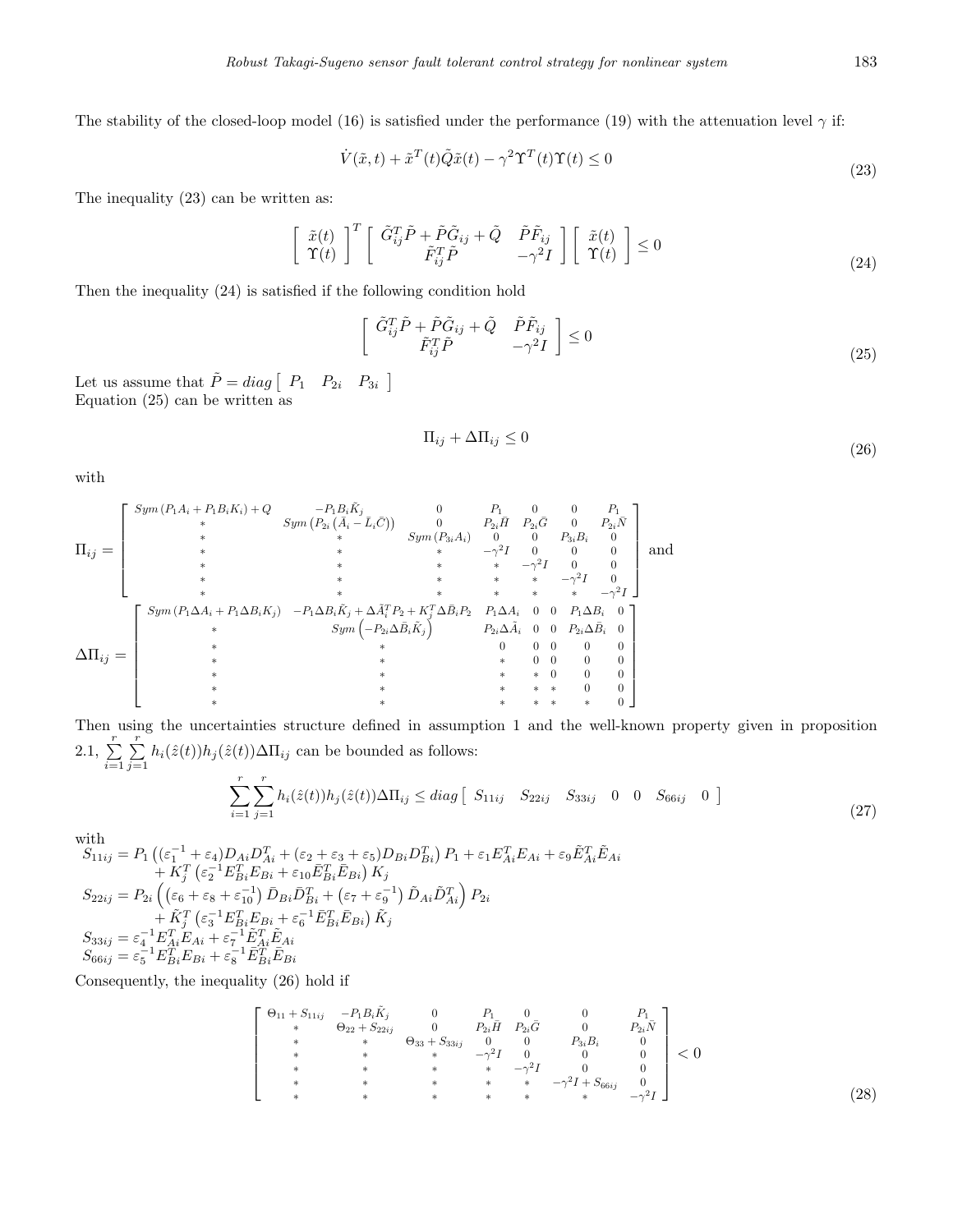with

$$
\Theta_{11} = Sym (P_1 A_i + P_1 B_i K_j) + Q
$$
  
\n
$$
\Theta_{22} = Sym (P_{2i} (\overline{A}_i - \overline{L}_j \overline{C}))
$$
  
\n
$$
\Theta_{33} = Sym (P_{3i} A_i)
$$

The condition (28) contains nonlinear terms. Now, the goals is to formulate it as an LMI problem. To do this end, we partition the inequality (28) as follow:

$$
\Gamma_{ij} = \begin{bmatrix} \Gamma_{11} & \Gamma_{12} \\ * & \Gamma_{22} \end{bmatrix} \tag{29}
$$

where

$$
\Gamma_{11} = \Theta_{11} + S_{11ij}
$$
\n
$$
\Gamma_{12} = \begin{bmatrix} -P_1 B_i \tilde{K}_j & 0 & P_1 & 0 & 0 & P_1 \end{bmatrix}
$$
\n
$$
\Gamma_{22} = \begin{bmatrix} \Theta_{22} + S_{22ij} & 0 & P_2 i \bar{H} & P_{2i} \bar{G} & 0 & P_{2i} \bar{N} \\ * & \Theta_{33} + S_{33ij} & 0 & 0 & P_{3i} B_i & 0 \\ * & * & * & -\gamma^2 I & 0 & 0 & 0 \\ * & * & * & * & -\gamma^2 I + S_{66ij} & 0 \\ * & * & * & * & * & -\gamma^2 I + S_{66ij} & 0 \\ * & * & * & * & * & * & -\gamma^2 I \end{bmatrix}
$$

Multiplying inequality (29) left and right by  $Z = diag \begin{bmatrix} P_1^{-1} & X \end{bmatrix}$ , where  $X = diag \begin{bmatrix} \bar{X}_1 & I & I & I & I & I \end{bmatrix}$ ,  $\bar{X}_1 =$  $diag \begin{bmatrix} P_1^{-1} & I_{q*q} \end{bmatrix}$ , then we obtain

$$
\begin{bmatrix} P_1^{-1} \Gamma_{11} P_1^{-1} & P_1^{-1} \Gamma_{12} X \\ * & X \Gamma_{22} X \end{bmatrix} < 0 \tag{30}
$$

The block  $\Gamma_{22}$  can be written as

$$
\Gamma_{22} = \Gamma_{221} + \Gamma_{222} \tag{31}
$$

1  $\mathbf{I}$  $\overline{1}$  $\overline{1}$  $\overline{1}$  $\overline{1}$  $\overline{1}$  $\overline{1}$ 

where

$$
\Gamma_{221} = \left[\begin{array}{ccccc} \Theta_{22} + S_{221ij} & 0 & P_{2i}\bar{H} & P_{2i}\bar{G} & 0 & P_{2i}\bar{N} \\ * & \Theta_{33} + S_{33ij} & 0 & 0 & P_{3i}B_i & 0 \\ * & * & * & -\gamma^2 I & 0 & 0 & 0 \\ * & * & * & * & -\gamma^2 I + S_{66ij} & 0 \\ * & * & * & * & * & -\gamma^2 I + S_{66ij} & -\gamma^2 I \end{array}\right]
$$

and

$$
\Gamma_{222} = diag \left[ \begin{array}{cc} S_{222ij} & 0 & 0 & 0 & 0 \end{array} \right]
$$

$$
S_{222ij} = \tilde{K}_j^T \left( \varepsilon_3^{-1} E_B^T E_B + \varepsilon_6^{-1} \bar{E}_B^T \bar{E}_B \right) \tilde{K}_j
$$

 $S_{221ij} = P_2 \left( \left( \varepsilon_6 + \varepsilon_8 + \varepsilon_{10}^{-1} \right) \bar{D}_B \bar{D}_B^T + \left( \varepsilon_7 + \varepsilon_9^{-1} \right) D_A D_A^T \right) P_2$ 

Inequality (29) implies that  $\Gamma_{22} \leq 0$ , so using Lemma 2, it yelds

$$
X\Gamma_{22}X \le X\Gamma_{222}X - 2\alpha X - \alpha^2 \Gamma_{221}^{-1}
$$
\n(32)

By substituting (32) into (30) and using the Schur complement, the inequality (28) can be written in the following form:

$$
\begin{bmatrix} P_1^{-1} \Gamma_{11} P_1^{-1} & P_1^{-1} \Gamma_{12} X & 0 \\ * & -2\alpha X + X \Gamma_{222} X & \alpha I \\ * & * & \Gamma_{221} \end{bmatrix} \le 0
$$
\n(33)

and the LMI condition in theorem 1 can be obtained.

 $\Box$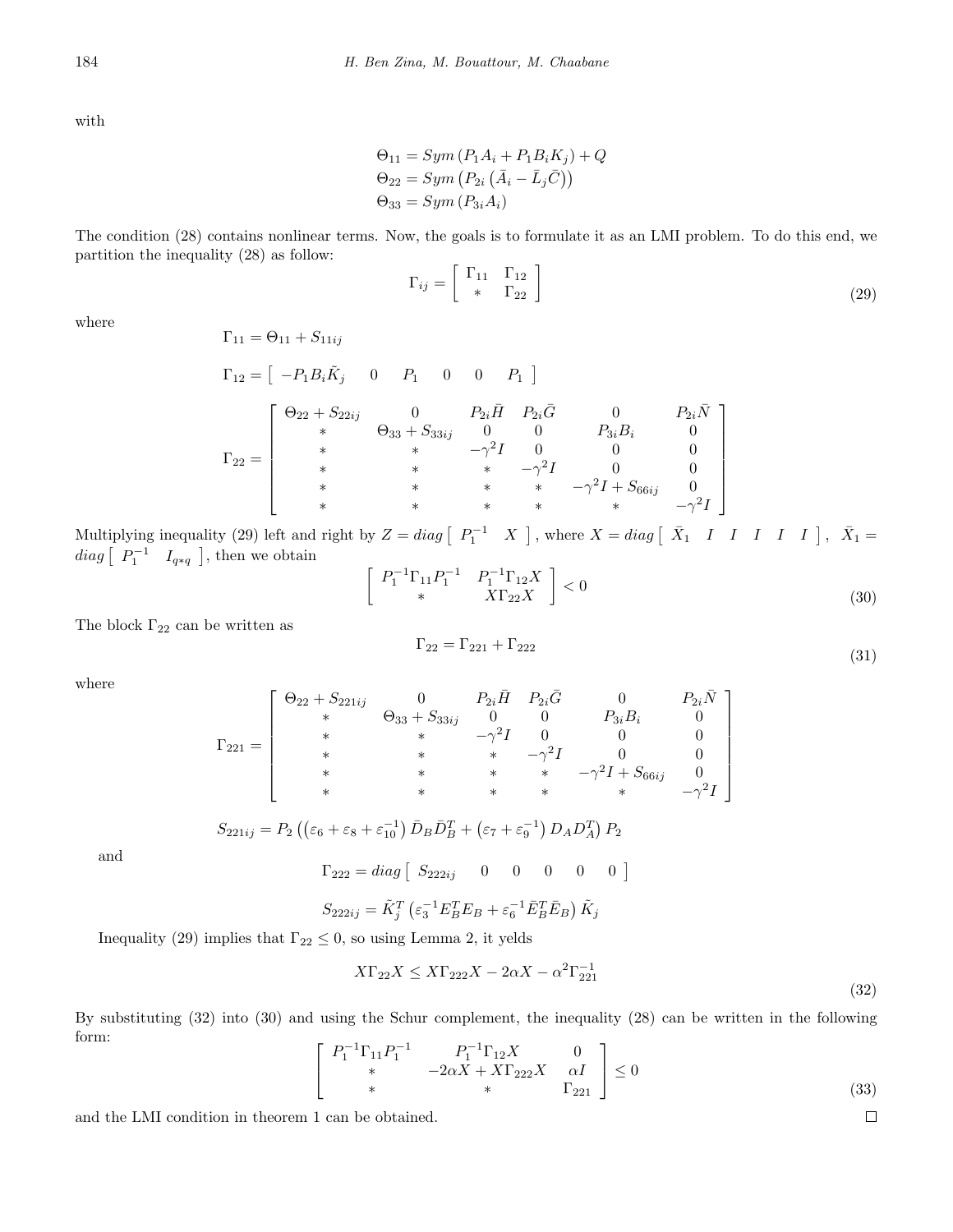### **4 Simulation results**

In this section numerical simulations have been performed to validate the developed FTTC scheme. Let us consider the two tanks system[[4\]](#page-11-15) with the above analysis technique (fig.2):



Figure 2: Two tanks system

The system can be expressed in the following form:

$$
\begin{cases}\n\dot{x}(t) = A(x(t)) + Bu(t) \\
y(t) = Cx(t)\n\end{cases}
$$
\n(34)

where

$$
x(t) = \begin{bmatrix} x_1(t) & x_2(t) \end{bmatrix}^T
$$
  
\n
$$
A(x(t)) = \begin{bmatrix} \frac{-R_1}{\sqrt{x_1(t)}} - \frac{R_{12}}{\sqrt{|x_1 - x_2|}} & \frac{R_{12}}{\sqrt{|x_1 - x_2|}} \\ \frac{R_{12}}{\sqrt{|x_1 - x_2|}} & \frac{-R_2}{\sqrt{x_2(t)}} - \frac{R_{12}}{\sqrt{|x_1 - x_2|}} \end{bmatrix}, B = \begin{bmatrix} 1 & 0 \ 0 & 1 \end{bmatrix}, C = \begin{bmatrix} 1 & 0 \end{bmatrix}
$$

Using the well-known sector nonlinearity approach, a T-S fuzzy model can be constructed where the nonlinear entries of the matrix  $A(x(t))$  are considered as premise variables. The system (34) is constituted by the following nonlinearities:

$$
z_1(t) = \frac{1}{\sqrt{x_1(t)}}, z_2(t) = \frac{1}{\sqrt{x_2(t)}}
$$

Consequently, the global fuzzy system affected by sensor fault  $f(t)$  can be written in the following form:

$$
\begin{cases}\n\dot{x}(t) = \sum_{i=1}^{4} h_i(z(t)) (A_i x(t)) + B u(t) \\
y(t) = C x(t) + D f(t)\n\end{cases}
$$
\n(35)

where

$$
A_1 = \begin{bmatrix} -0.00692 & 0.0580 \\ 0.0580 & -0.0682 \end{bmatrix}, A_2 = \begin{bmatrix} -0.0295 & 0.0183 \\ 0.0183 & -0.0248 \end{bmatrix}, A_3 = \begin{bmatrix} -0.211 & 0.0155 \\ 0.0155 & -0.0257 \end{bmatrix}, A_4 = \begin{bmatrix} -0.0315 & 0.0259 \\ 0.0259 & -0.0324 \end{bmatrix}
$$

The sensor fault can be represented as an additive fault in which the fault signal desponds on the measured state, as illustrated below:

$$
y(t) = Cx(t) + \begin{bmatrix} 1 \\ 0 \end{bmatrix} (0.5 * x_1(t))
$$

The system parameters deviate until 10% from their nominal value that  $D_A = 0.1$  and  $E_A =$  $\left[\begin{array}{cc} 1 & 1 \\ 1 & 1 \end{array}\right]$ . An unknown disturbance  $w(t)$  with band-limited white noise given by fig.8 is considered. By solving the LMI condition of theorem 1, the designed observer and controller gains are obtained as:

$$
L_1 = \begin{bmatrix} 4.9916 \\ 0.1954 \\ 22.495 \\ 25.0178 \end{bmatrix}, L_2 = \begin{bmatrix} 4.9663 \\ 0.0627 \\ 22.6391 \\ 25.2505 \end{bmatrix}, L_3 = \begin{bmatrix} 4.9751 \\ 0.0535 \\ 22.5831 \\ 25.1638 \end{bmatrix}, L_4 = \begin{bmatrix} 4.9643 \\ 0.0880 \\ 22.6531 \\ 25.2712 \end{bmatrix}
$$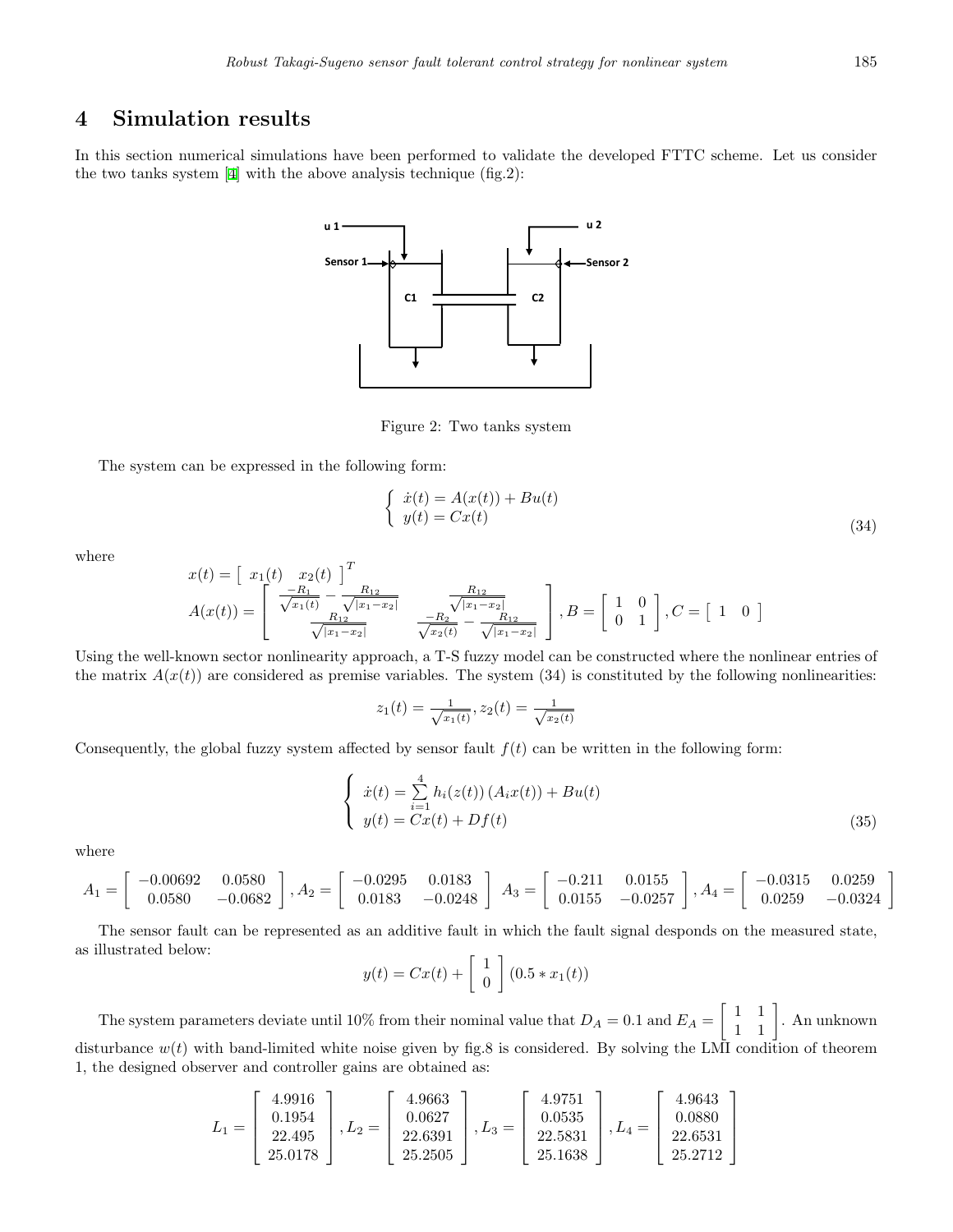$$
K_1 = \begin{bmatrix} -24.654 & -2.9 \\ -2.9 & -21.59 \end{bmatrix}, K_2 = \begin{bmatrix} -23.525 & -0.915 \\ -0.9150 & -23.76 \end{bmatrix}, K_3 = \begin{bmatrix} -23.945 & -0.775 \\ -0.775 & -23.715 \end{bmatrix}, K_4 = \begin{bmatrix} -23.425 & -1.295 \\ -1.295 & -23.38 \end{bmatrix}
$$

The simulation results are illustrated by figures(3-8).







Figure 4: State  $x_2(t)$ 



Figure 5: first input control  $u_1(t)$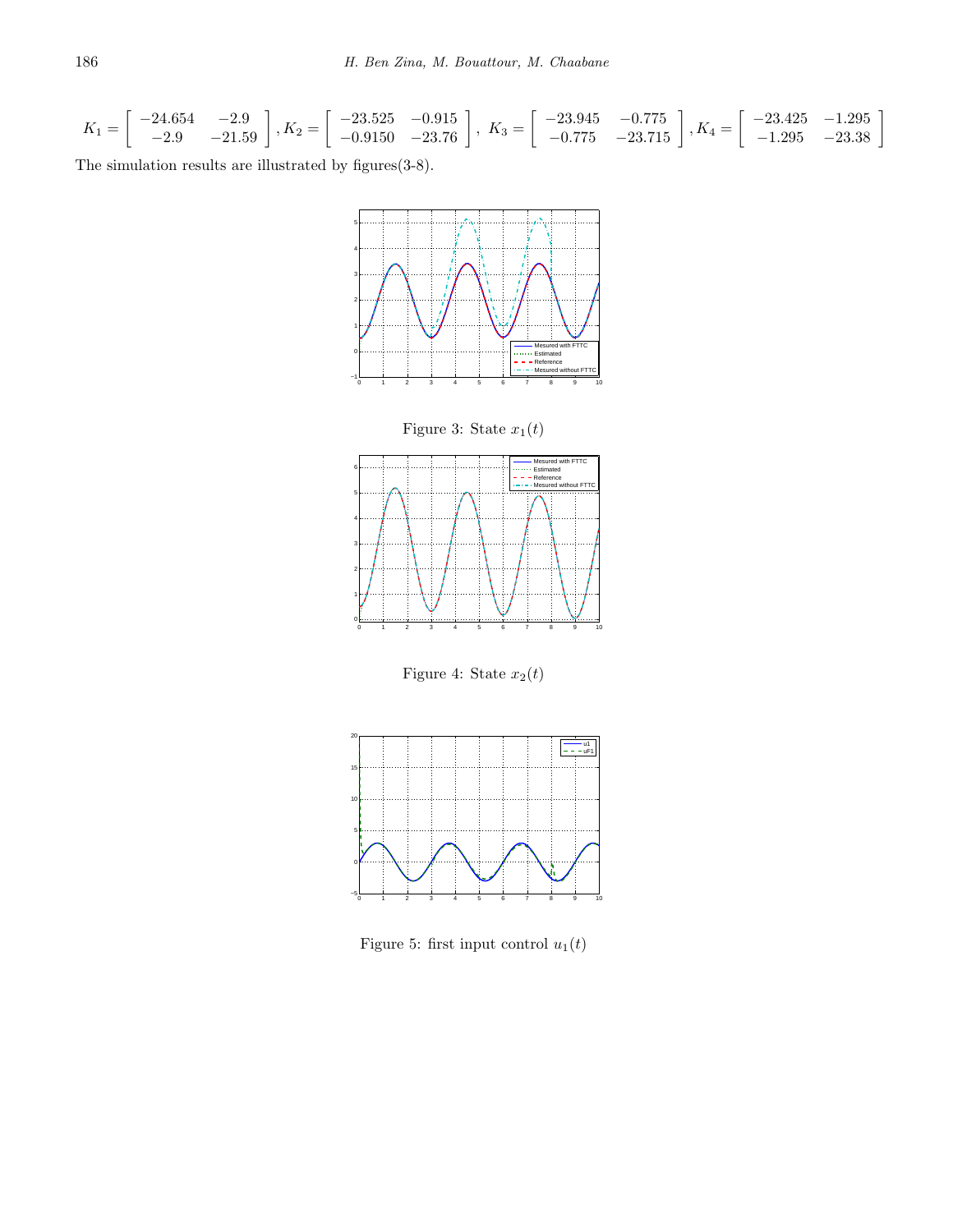

Figure 6: second input control  $u_2(t)$ 



Figure 7: sensor fault estimation



Figure 8: disturbance  $w(t)$ 

Figure (7) illustrates the evolution of the sensor fault with its estimate value. The figures(3-4) show the evolution of the system state together with the reference state and the estimated state. We can see that without FTTC the system state deviate from their reference. However, the proposed fuzzy controllers can preserve the tracking performances. Indeed, a small tracking error is observed in spite of the variation of the parameters. Figures $(5,6)$  show the nominal control input together with FTTC. From this results, we can conclude that the performances of the FTTC approach are satisfactory and can guarantee acceptable functioning in spite the occurrence of sensor fault. This is due to the fact that the fuzzy observer can ensure implicit fault estimation and compensation of the sensor fault.

**Remark 4.1.** *Note that maintaining state estimation without changes is due to the fact that the PIO perform implicit fault estimation and compensation of sensor fault from the input of PIO. This fact is clearly interpreted from the error* signal  $(\bar{y}-\bar{C}\hat{x})$  which can be written as  $Cx+Df-C\hat{x}-D\hat{f}$ , then as long as there are no sensor fault,  $\hat{f}=0$ . However, *once a sensor fault occurs the fault estimation*  $\hat{f}$  *compensates the effect of the fault signal*  $f$  *and hence the observer always receives a fault free error signal.*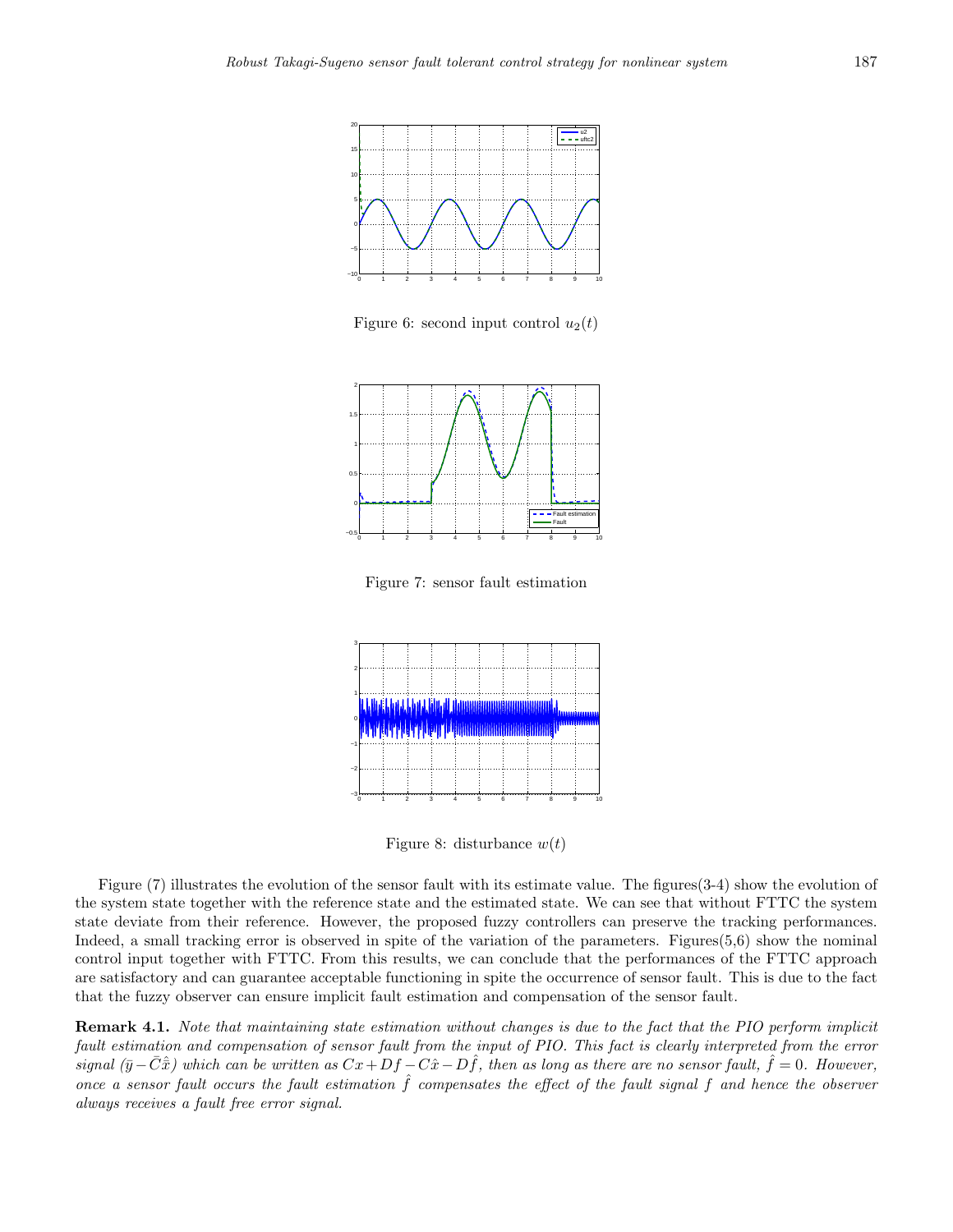### **5 Conclusions**

In this study, we treat the problem of FTTC design for uncertain nonlinear systems described by T-S models with unmeasurable premise variables. The goal of the FTTC is to keep the state trajectory tracking. In order to reject the sensor fault effect, we use a PIO that can give simultaneously the state and the sensor fault. Based on Lyapunov theory, a strategy dealing with the considered fault is described to ensure the tracking performances. Numerical example have been considered to illustrate the efficiency of the proposed FTTC. It can be remarked that these results will be extended by considering time varying parameters or delay to obtain more accurate results.

### **References**

- <span id="page-11-9"></span>[1] S. Aouaouda, T. Bouarar, O. Bouhali, *Fault tolerant tracking control using unmeasurable premise variables for vehicle dynamics subject to time varying faults*, Journal of the Franklin Institute, **351** (2014), 4514–4537.
- <span id="page-11-10"></span>[2] S. Aouaouda, M. Chadli, M. Boukhnifer, H. R. Karimi, *Robust fault tolerant tracking controller design for vehicle dynamics: A descriptor approach*, Mechatronics, **30** (2015), 316–326.
- <span id="page-11-5"></span>[3] S. Aouaouda, M. Chadli, H. R. Karimi, *Robust static output-feedback controller design against sensor failure for vehicle dynamics*, Journal of Control Theory Applications, IET, **8** (2014), 728–737.
- <span id="page-11-15"></span>[4] A. Benzaouia, A. Hmamed, A. El Hajjaji, *Stabilization of controlled positive discrete-time T-S fuzzy system by state feedback control*, International Journal of Adaptive Control and Signal processing, **24** (2010), 1091–1106.
- <span id="page-11-13"></span>[5] H. Ben Zina, M. Allouche, M. Souissi, M. Chaabane,*Takagi-Sugeno fuzzy observer based fault tolerant tracking control for induction motor drive*, 4th International Conference on Systems and Control (ICSC), 2015.
- <span id="page-11-12"></span>[6] M. Bouattour, M. Chadli, A. El Hajjaji, M. Chaabane, *Estimation of state, actuators and sensors faults for T-S models*, 49th IEEE Conference on Decision and Control CDC'10, Atlanta, Georgia, USA, 2010.
- <span id="page-11-2"></span>[7] M. Bouattour, M. Chadli, A. El Hajjaji, M. Chaabane, *Design of robust fault detection observer for Takagi-Sugeno models using the descriptor approach*, International Journal of Control, Automation and Systems, **9** (2011), 973–979.
- <span id="page-11-11"></span>[8] T. Bouarar, B. Marx, D. Maquin, J. Ragot, *Fault-tolerant control design for uncertain Takagi-Sugeno systems by trajectory tracking: A descriptor approach*, Control Theory Applications, IET, **7**, **14** (2013), 1789–1805.
- <span id="page-11-8"></span>[9] M. Chadli, S. Aouaouda, H. R. Karimi, P. Shi, *Robust fault tolerant tracking controller design for a VTOL aircraft*, Journal of the Franklin Institute, **350** (2013), 2627–2654.
- <span id="page-11-3"></span>[10] A. Chamsedine, D. Theillol, Y. M. Zhang, C. Join, C. Rabbath, *Active fault tolerant control system design with trajectory re-planing against actuator faults and saturation: Application to a quadratic unmanned arial vehicle*, International Journal of Adaptive Control and Signal processing, **29** (2015), 1–23.
- <span id="page-11-4"></span>[11] L. Cui, Y. Liu, Y. Wang, D. Duan, *New approach to exponential stability analysis and stabilization for delayed T-S fuzzy markovian jump systems*, Iranian Journal of Fuzzy Systems, **13**(5) (2016), 1–19.
- <span id="page-11-0"></span>[12] E. Gao, P. Antsaklis, *Stability of the pseudo-inverse method for reconfugurable control system*, International Journal of Control, **53** (1991), 717–729.
- <span id="page-11-1"></span>[13] Z. Gao, P. Antasklis, *Reconfigurable control system design via perfect model following*, International Journal of Control, **56** (1992), 783–789.
- <span id="page-11-6"></span>[14] H. Ghorbel, A. El Hajjaji, M. Souissi, M. Chaabane, *Fault-tolerant trajectory tracking control for takagi-sugeno systems with unmeasurable premise variables: Descriptor approach*, Journal of Circuits, Systems and Signal Processing, **33** (2014), 1763–1781.
- <span id="page-11-14"></span>[15] T. Guerra, A. Kruszewski, L. Vermeiren, H. Tirmant, *Conditions of output stabilization for non linear models in the Takagi-Sugeno form*, Fuzzy Sets and Systeme, **157** (2006), 1248–1295.
- <span id="page-11-7"></span>[16] I. Haj Brahim, M. Bouattour, D. Mehdi, M. Chaabane, *Robust fault tolerant control for T-S fuzzy system with unmeasurable premise variables: LMI approach*, 12th International Multi-Conference on Systems, Signals and Devices (SSD), 2015.